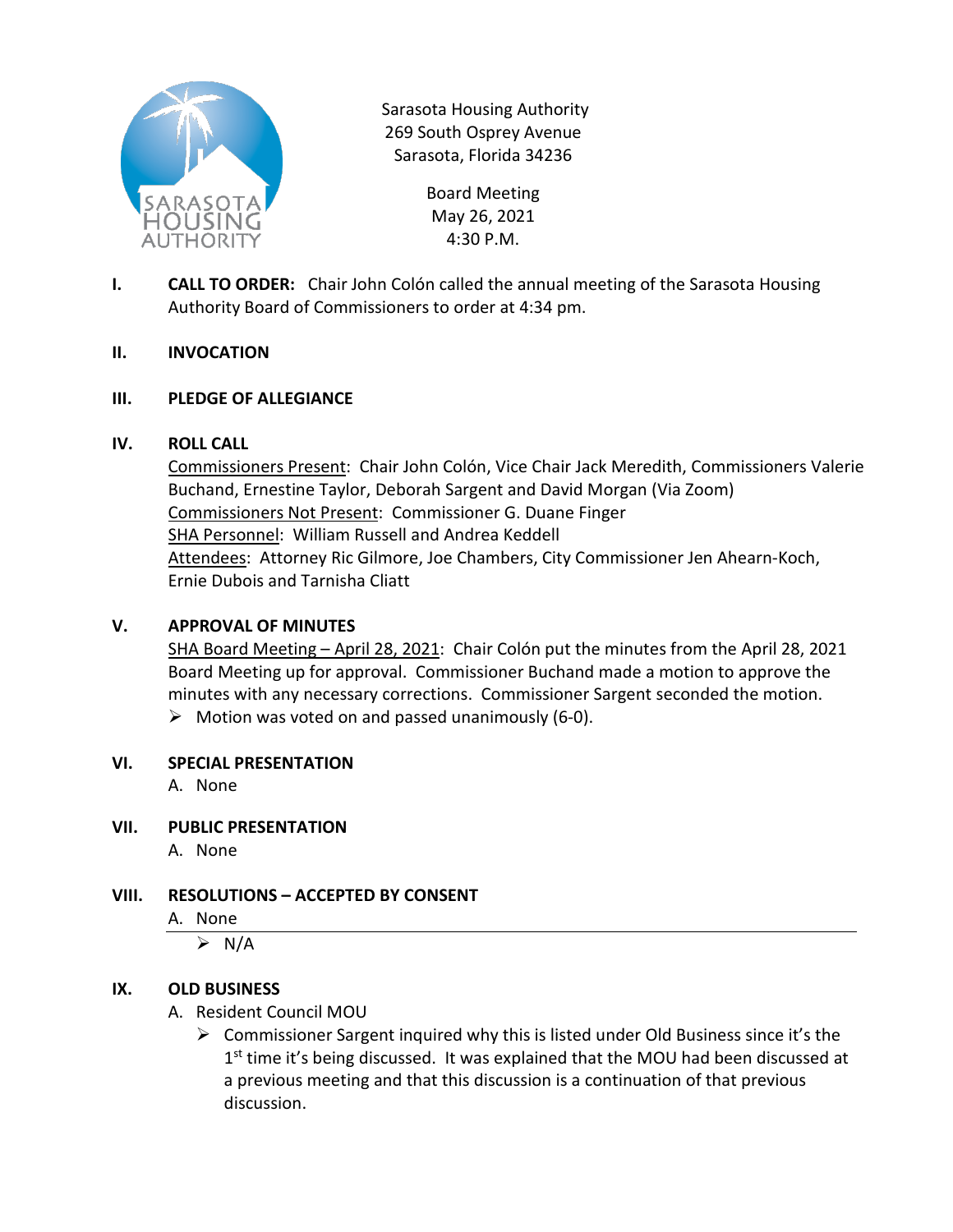- $\triangleright$  Commissioner Buchand states that there's an inaccuracy in the document that needs to be corrected. In reference to the Office Space section listed on page 7 of the MOU, she states that the Resident Council (RC) had been told by Ms. Sherri Champagne that the Housing Authority don't work with the RC and that is why the RC stopped allowing medical service providers use of the RC office space that has been provided to them by SHA and the reason that SHA started using the office in the hallway of the Towers building. Commissioner Buchand also stated that she's spoken with the Dr. and was told that she was fine using the office in the hallway at the Towers building and that they never wanted the Dr. to stop using the RC office. It was that the Housing Authority didn't want to work with the council. Commissioner Buchand further states that they started the medical office visits, and they never, not wanted the Housing Authority in their office or to go backwards on working with the Housing Authority.
- $\triangleright$  Commissioner Colón inquired if this should be a service administered by the Resident Services Department, as anything to do with medical care would need to be covered under its HIPPA insurance umbrella. Commissioner Buchand maintains that Resident Services doesn't cover all that is needed by the residents and that they should work with the Resident Council to fill in the gaps.
- $\triangleright$  Mr. Russell responded that Housing Authority's position has always been to work together with the Resident Council, and that Mr. Waters, who is the VP of Resident Services, has always endeavored to work with the Resident Council. He further explained that Ms. Sherri Campanale is not Mr. Waters' supervisor and never has been, and that the Resident Services Department has been under the impression that the Council would not allow them use of their office space for the medical service. Commissioner Buchand states no one asked her but that use of the office space needs to be on their terms, that they will work together with the Resident Services staff but that they will not be told what to do without any say.
- $\triangleright$  Additional discussion took place regarding shared use of the Resident Council office for medical service provider appointments with SHA residents. Mr. Russell stated that the medical service providers are very dissatisfied with the current office arrangement. Commissioner Sargent added that she is at the RC office 3 days a week (M, W and F) from 9 am to Noon (and could stay longer) and that the RC would like to work together with the Resident Services department and the medical services providers to coordinate these services.
- $\triangleright$  Commissioner Morgan added that there should be a lease agreement between the 2 organizations that outlines the use of the space so there is a clear understanding of how the medical services providers will utilize the office in that space. Commissioner Sargent states that the RC will want to have someone from the council there when the space is being used.
- $\triangleright$  Attorney Gilmore inquired what the original agreement was that was put in place when the space was allocated to the RC? Commissioner Buchand stated it was a written agreement from when they applied for the Ross Grant and that it has worked for 7 years until now.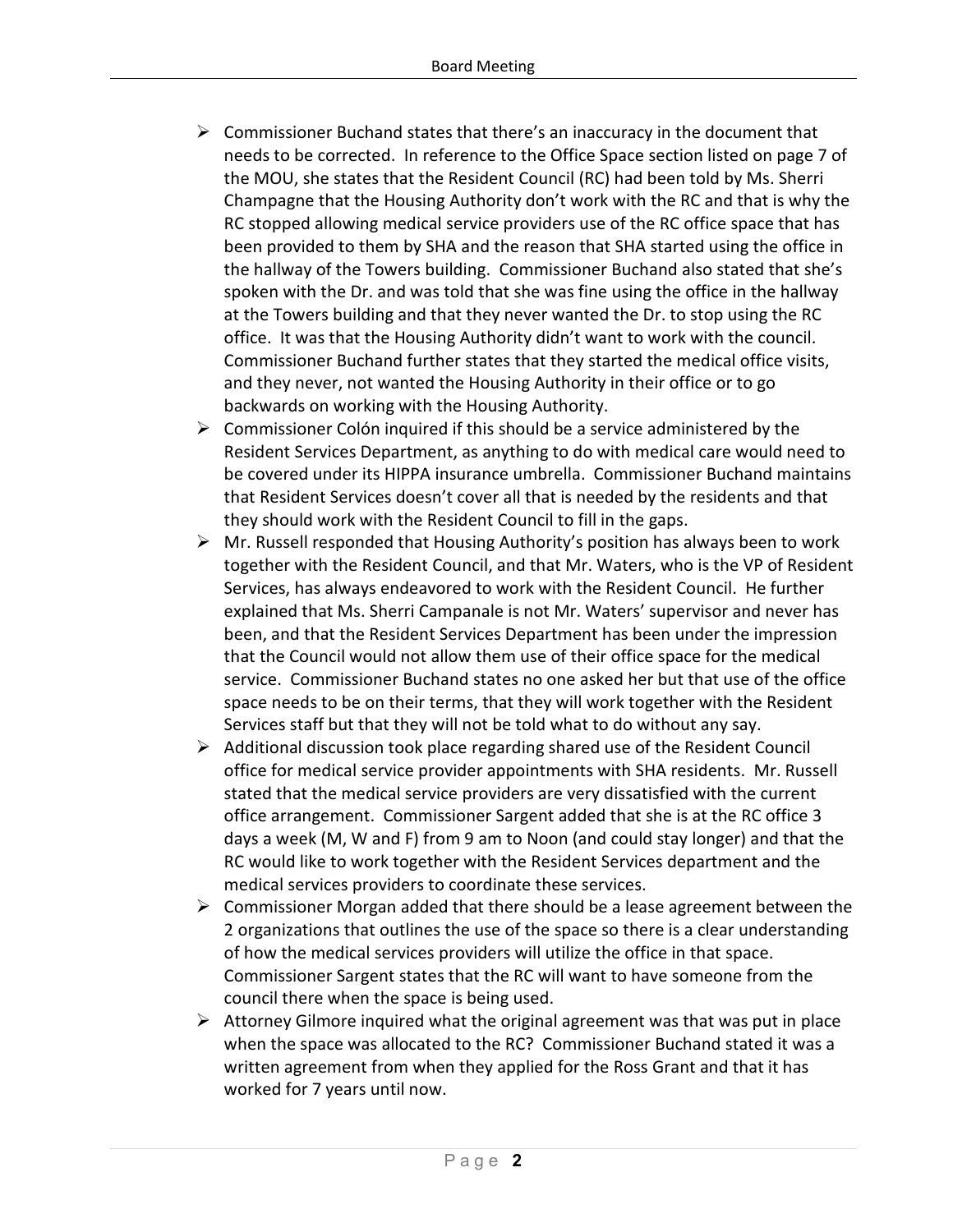- $\triangleright$  Commissioner Morgan maintains that an updated lease will assist in making this a workable business agreement with everyone's' role and responsibility is laid out so that there are no future misunderstandings. Attorney Gilmore added that the medical service providers will need to agree to have non-patients in the space while they are seeing patients. MOUs are used often to spell out the relationships between housing authorities and other organizations. Each one needs to be tailored to each housing authority's unique situation.
- $\triangleright$  Commissioner Buchand maintains that the medical providers and the Resident Council had an agreement, that they brought the services in and that the Housing Authority shouldn't have control over the services so that the Resident Council can't learn and grow. Attorney Gilmore reiterated that he's not saying the Resident Council can't be involved, only that the MOU would need to state that the medical service providers agree to have non-patients in the space while they are seeing patients if the council staff wants to be in the office on those days of service. Commissioner Buchand added that the council would like the contact list of the medical service providers so they can contact them. Mr. Russell stated that this can be provided to them.
- $\triangleright$  The board decided to table this item until the Resident Council receives the list of contacts and has a chance to interface with the medical providers and the Housing Authority receives the last (signed) agreement for Mr. Russell to send out to the board for review. Commissioner Morgan reminds that the agreement is important for insurance purposes and to know who's responsible for what and to who.
	- Commissioner Meredith made a motion to table this item until the abovementioned items take place. Commissioner Taylor seconded the motion. The motion was voted on and passed unanimously.
- B. Amaryllis Park Place Il (Courts) Name Discussion
	- $\triangleright$  Mr. Russell reported that this topic was discussed at the June Development Committee Meeting and that it had been suggested that it be discussed at the Board Retreat.
		- Item was tabled and will be discussed at Board Retreat on June 5, 2021.
- C. Amaryllis Park Place (Orange Ave)
	- $\triangleright$  Mr. Chambers reported the project is on schedule and looking for an approximate August turnover. NDC, the management company, is in the initial stage of taking applications. A coordination meeting took place last week. Landscaping is in the final stage.
	- $\triangleright$  Mr. Dubose reported construction and buy out are in the final stages and he discussed the Section 3/MWBE labor report that was in the board packet.
- D. Lofts on Lemon (Cohen Way)
	- $\triangleright$  Mr. Dubose reported on the Section 3/MWBE labor report that was in the board packet. Discussion took place as to reasons why contractors have not carried over from Amaryllis project to the Lofts project. Reasons discussed were that workers have been being hired full time by the sub-contractor companies working on Amaryllis and that the companies are too busy to take on 2 projects.
	- $\triangleright$  Mr. Chambers reported that the project is over a year away from completion and are already receiving many e-mails of interest by potential renters. They will all be contacted when the project is closer to completion with details on how to apply.